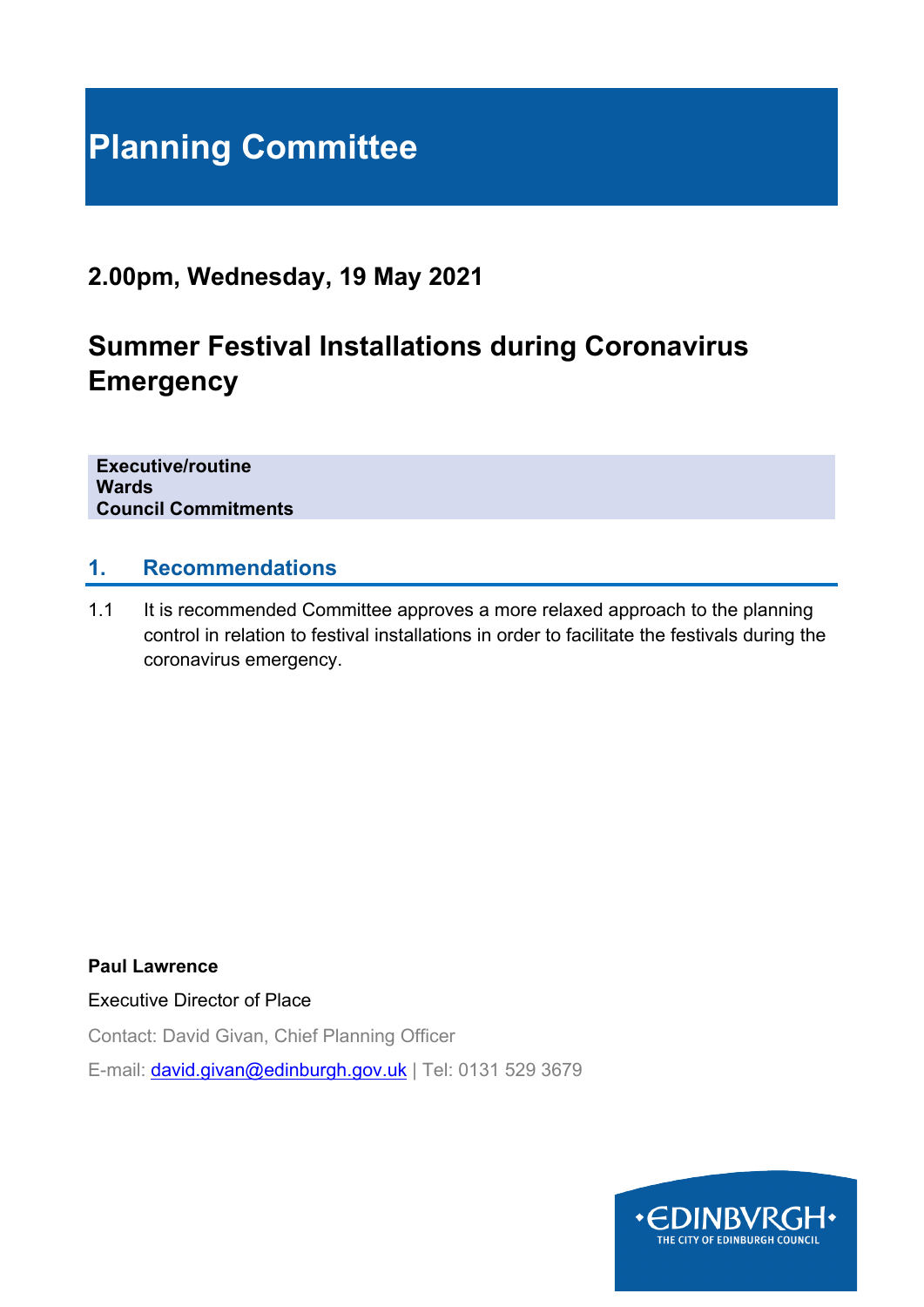**Report**

# **Summer Festival Installations during Coronavirus Emergency**

#### **2. Executive Summary**

- 2.1 The Edinburgh Festivals are key to the city's international reputation, its economy and its recovery.
- 2.2 Festivals were not held during 2020 as a result of the coronavirus emergency. In 2018, festivals contributed £280m to the local economy.
- 2.3 The Scottish Government's Chief Planner has written to planning authorities in Scotland to encourage a relaxation of planning control, through not taking enforcement action, in a range of circumstances to help businesses and services diversify and continue to operate within our communities during the pandemic.
- 2.4 Operators have been exploring options for how the summer festivals could be held in 2021 on a limited basis and subject to Scottish Government public health guidelines.
- 2.5 The timescales for preparing and determining applications, coupled with the uncertainties over what public health requirements will be in place when the festivals will be held mean that it is difficult for the festivals to plan. If planning applications are required, the timescales are such that it could stop the reintroduction of core elements of the summer festivals this year, for example the Edinburgh International Festival.
- 2.6 Taking account of the coronavirus emergency and the encouragement of the Scottish Government's Chief Planner, it is recommended that a more relaxed approach to planning enforcement is taken. This approach takes account of:
	- 2.6.1 the existing use of land;
	- 2.6.2 the size of the installation proposed;
	- 2.6.3 the duration it will be used for; and
	- 2.6.4 the impacts on neighbouring amenity.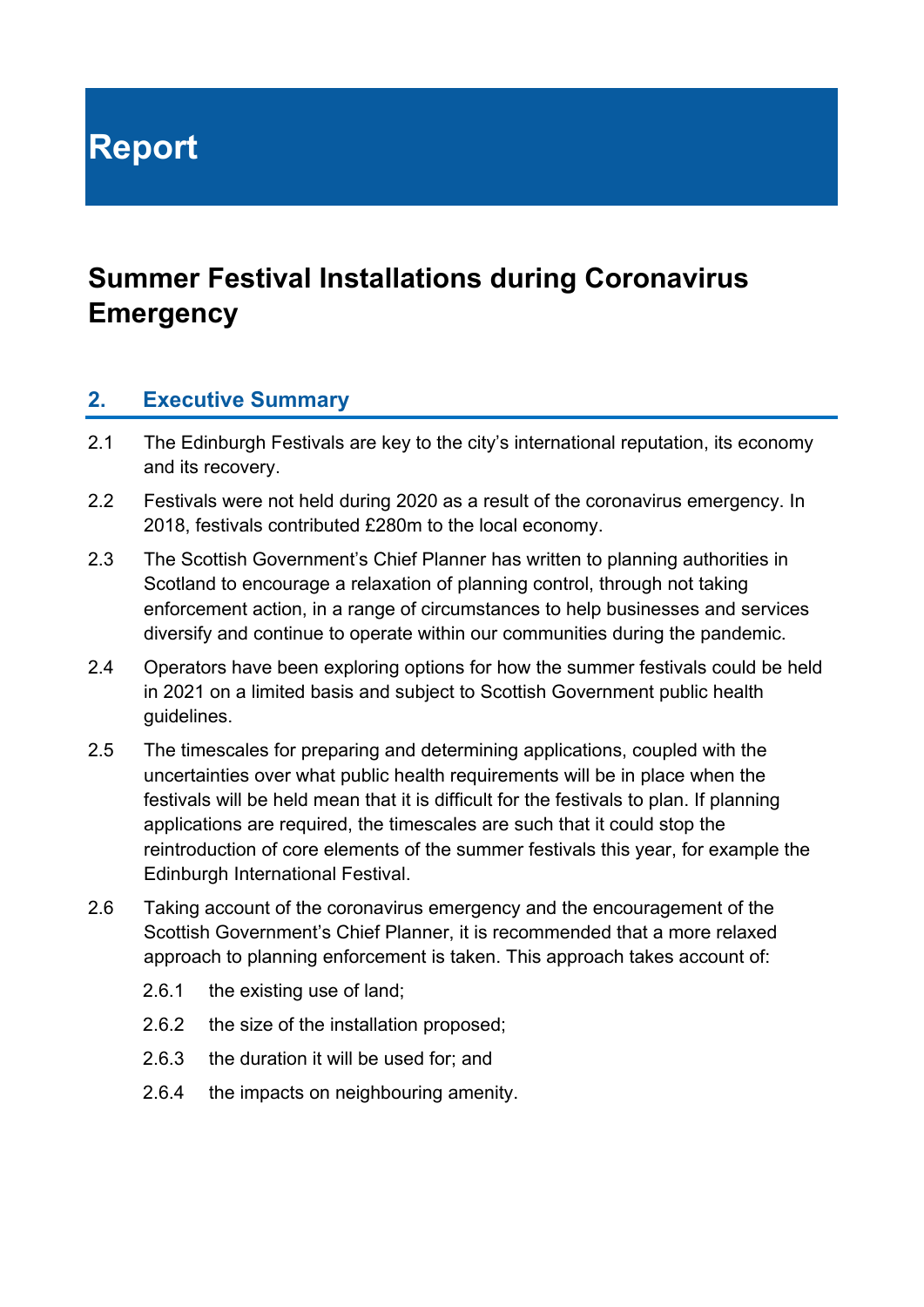# **3. Background**

- 3.1 Edinburgh's festivals have previously brought high numbers and concentrations of people to the city. In 2018 attendance at major festivals was 4,604,520.
- 3.2 The summer festivals have created thousands of seasonal jobs during July and August as well as supporting hundreds of full-time roles. Their combined local spend in their delivery supply chains including hospitality, caterers, accommodation, coach transport, and event production and venue construction companies has previously accounted for tens of millions for the creative economy.
- 3.3 As a cornerstone of the tourism industry, the festivals' audiences have contributed a further £280m to the local economy and the 11 Edinburgh Festivals have together delivered £313m to Scotland's economies.
- 3.4 The festivals' audiences support thousands of local businesses, including accommodation, transport, food and drink, as well as other visitor attractions and activities, and many of these have been reliant on the income associated with the festivals.
- 3.5 As a result of the coronavirus emergency, public health legislation means that it is not possible for the festivals to operate as previously. More space is needed to allow for physical distancing and to allow for outdoor events.
- 3.6 As public health legislation, advice and guidance is evolving it is challenging for festivals and event producers to plan their events. If planning applications are required subsequent to confirmation of public health legislation, advice and guidance, then it is highly likely that planning decision time periods could prevent installations, and therefore festivals taking place and therefore delivering a core element of the city's recovery agenda.
- 3.7 Planning enforcement as set out in the Town and Country Planning (Scotland) Act 1997 is discretionary. This is because the Act states that the Council "may" act if it appears there has been a breach of planning control and that it is expedient to issue the notice, having regard to the provisions of the development plan and to any other material considerations.
- 3.8 The coronavirus emergency is a material consideration in exercising planning enforcement. The Chief Planner's letter of March 2021 encourages a more relaxed approach to planning enforcement through not taking enforcement action in a range of circumstances to help businesses and services diversify and continue to operate within our communities during the pandemic.
- 3.9 Class 15 of the Town and Country Planning (General Permitted Development) (Scotland) Order 1992 (as amended) sets out that the following is permitted development:

"The use of land (other than a building or land within the curtilage of a building) for any purpose, except as a caravan site, on not more than 28 days in total in any calendar year, and the erection or placing of moveable structures on the land for the purposes of that use."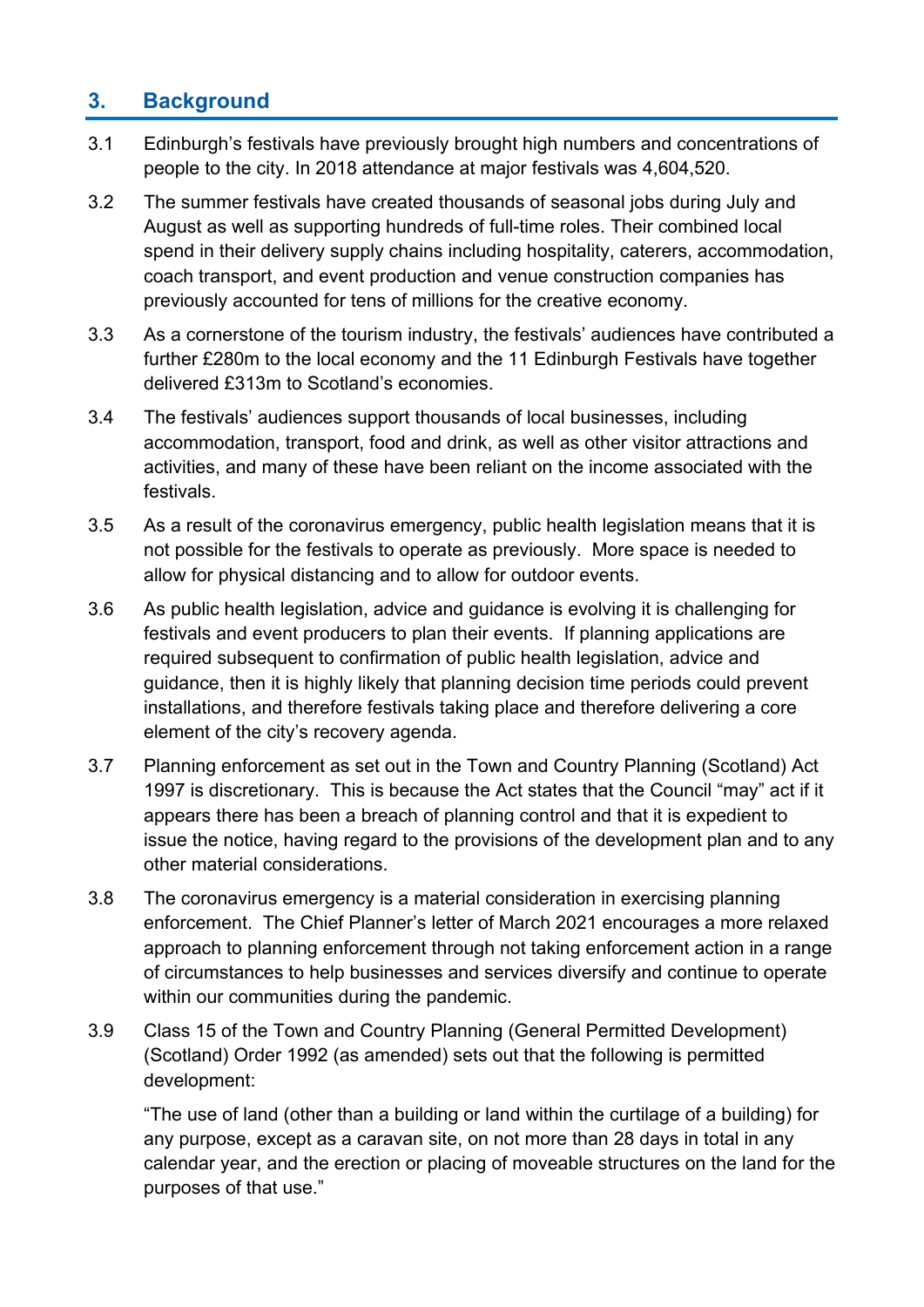3.10 Permitted development is development for which a planning application is not necessary.

# **4. Main Report**

- 4.1 To support Edinburgh's festivals and to provide them with certainty over what requires and does not require planning applications in light of the Scottish Government's Chief Planner's letter, a set of criteria are recommended in determining whether any enforcement action should be taken. Where any one of the following criteria is met, a planning application will be sought:
	- 4.1.1 Where the new use of the space is for more than 28 days excluding erection and removal of any structures, and where that use is not associated with an existing nearby business;
	- 4.1.2 Where a change of use and associated structures would be near residential properties and where there is no history of the same space being used for similar festival activities; or
		- 4.1.2.1 where a change of use and associated structures would be near residential properties and where the space is not substantially enclosed by non-residential buildings which sit between the space and the residential properties;
	- 4.1.3 Where a public green space is used for a period of more than 28 days including erection and removal of any structures; and
	- 4.1.4 Where any individual structure is larger than 3,500m² and where there is no history of that structure or a similar structure being installed in that space.
- 4.2 While these criteria will be used to interpret any proposal that emerges, the following installations are proposed and would be acceptable for the relaxation of planning requirements in accordance with the criteria.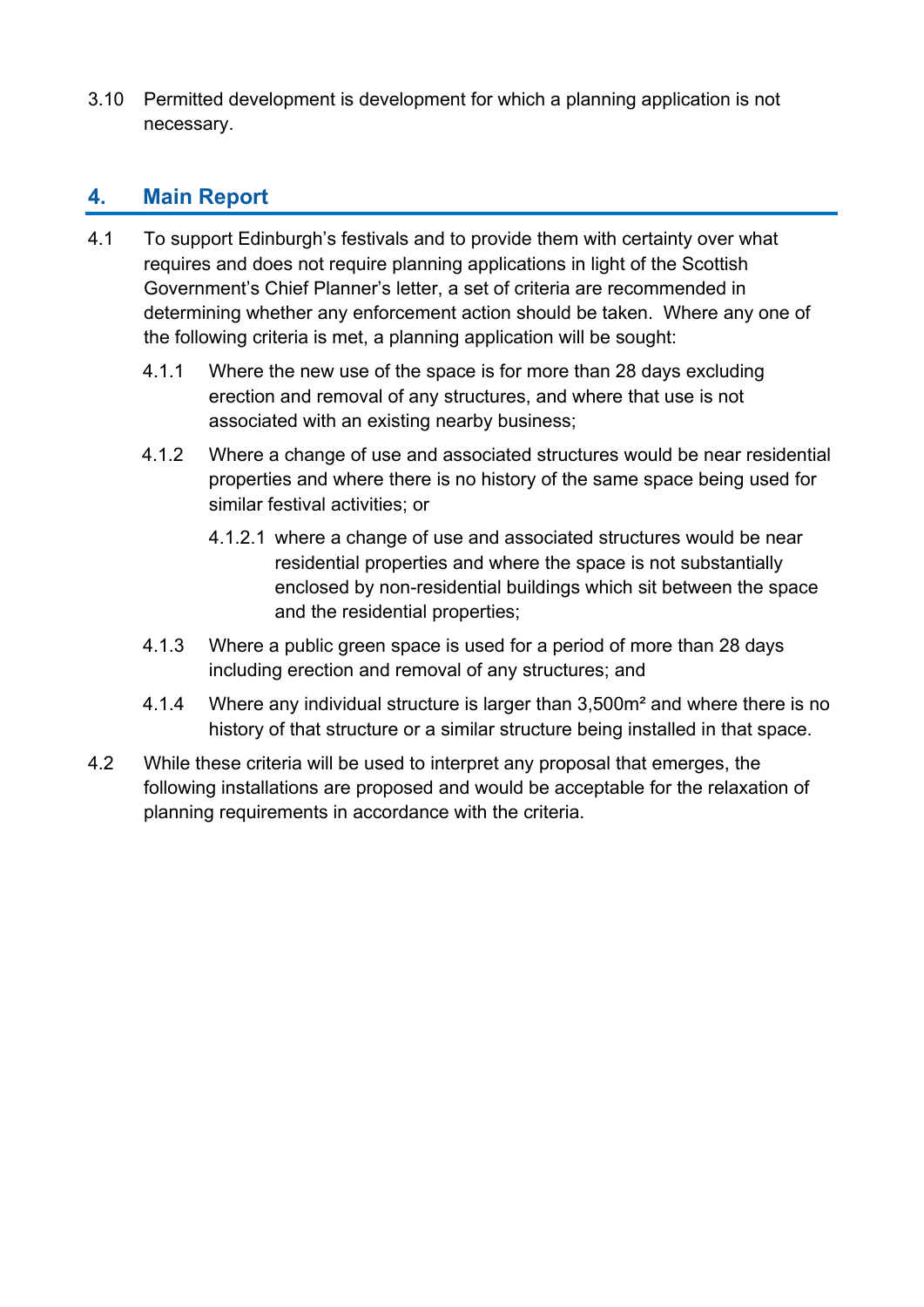| Location                         | <b>Proposal</b>                                                                                                                                                              | <b>Duration</b>                                                                           |
|----------------------------------|------------------------------------------------------------------------------------------------------------------------------------------------------------------------------|-------------------------------------------------------------------------------------------|
| Edinburgh Park                   | Edinburgh International<br>Festival temporary tented<br>structure of approx. 100m<br>x 30m plus associated<br>ancillary structures for<br>toilets and hospitality etc.       | No more than 28 days for<br>use. Additional period<br>needed for erection and<br>removal. |
| Old College Quadrangle           | Edinburgh International<br><b>Festival temporary tented</b><br>structure of approx. 55m<br>x 20m plus associated<br>ancillary structures for<br>toilets and hospitality etc. | No more than 28 days for<br>use. Additional period<br>needed for erection and<br>removal. |
| <b>Edinburgh Military Tattoo</b> | Smaller stands in same<br>location as stands that<br>are substantially erected<br>and removed each year<br>and which already benefit<br>from planning permission.            | No more than 28 days for<br>use. Additional period<br>needed for erection and<br>removal. |

# **5. Next Steps**

- 5.1 Planning will monitor proposals and where there is any breach of these criteria, appropriate enforcement action will be taken depending on the scale and nature of the breach and the circumstances of the site.
- 5.2 Festival and Events All Party Oversight Grouo meetings will be held to ensure compliance and continued scrutiny and the Licensing will ensure compliance with appropriate requirements.

## **6. Financial impact**

6.1 There is no financial impact arising from this report. Fees for planning applications generally cover the cost of processing those applications.

## **7. Stakeholder/Community Impact**

7.1 The contents and recommendations neither contribute to, nor detract from, the delivery of the three Public Sector Equality Duties.